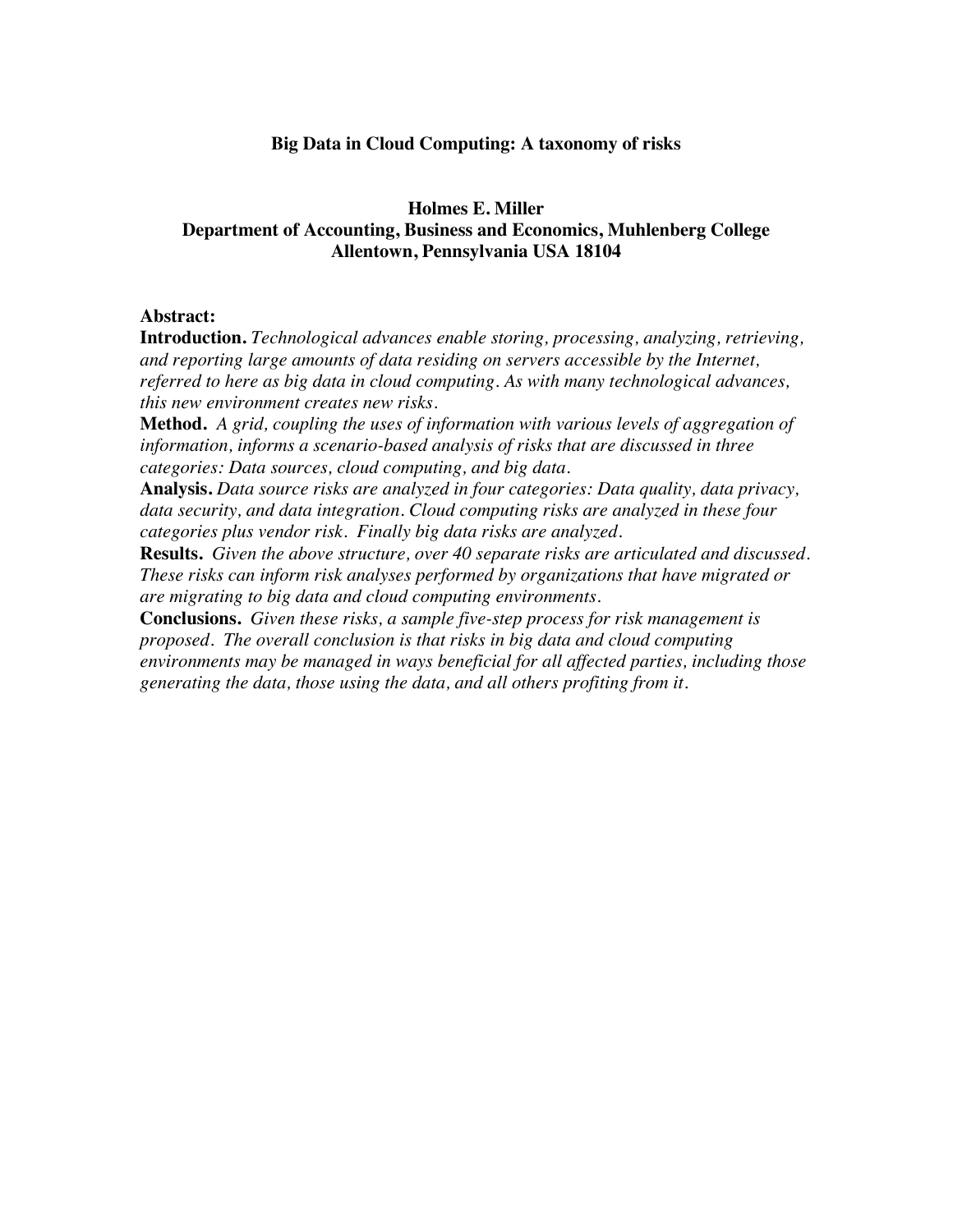### **INTRODUCTION**

Cloud computing and big data are complementary approaches to storing, processing, analyzing, accessing, and reporting information. Cloud computing provides services (e.g., infrastructure, platforms, applications, and data) that run on servers accessible through the Internet rather than residing on the desktop. Cloud computing allows data to be uploaded and accessed from the desktop, from mobile devices such as tablet computers and cell phones, and from appliances such as vending machines and automobiles. Although perhaps conceptually nothing new vis-à-vis timesharing (Ellison 2008), cloud computing attributes including scale, accessibility, cost, and timeliness have created new capabilities that previously did not exist. These capabilities include company-centric uses of information where customer data can be aggregated to support company needs (Prabhaker 2000), and in the near future, customer-centric uses where *smart products* and data aggregation may be used to empower individuals to tailor purchases to their specific needs without resorting to intermediaries (Searls 2012). Whereas prior marketing approaches involved *pushing* advertisements onto customers, big data and cloud computing approaches facilitate customers *pulling* information from vendors to better satisfy the customer's individually defined and articulated needs.

The term *big data* refers to analytical technologies that have existed for years but can now be applied faster, on a greater scale, and are accessible to more users. Kusnetsky (2010, para. 3) defines big data as, 'the tools, processes and procedures allowing an organization to create, manipulate, and manage very large data sets and storage facilities.' While big data operations can be processed locally, as organizations migrate to the cloud, so will their corporate data. Moreover cloud-based architectures will become more important as individual entities (i.e., both appliances and people) generate continuous data streams that can be collected, stored, processed, analyzed and reported.

In this paper we will present and discuss risks and opportunities of big data applications in cloud computing environments (BD/CC) and present some ideas for managing these risks.

# **BIG DATA AND CLOUD COMPUTING OVERVIEW**

To inform the discussion below, Figure 1 presents a grid (using a health care example) that indicates how data can be classified, aggregated, and used: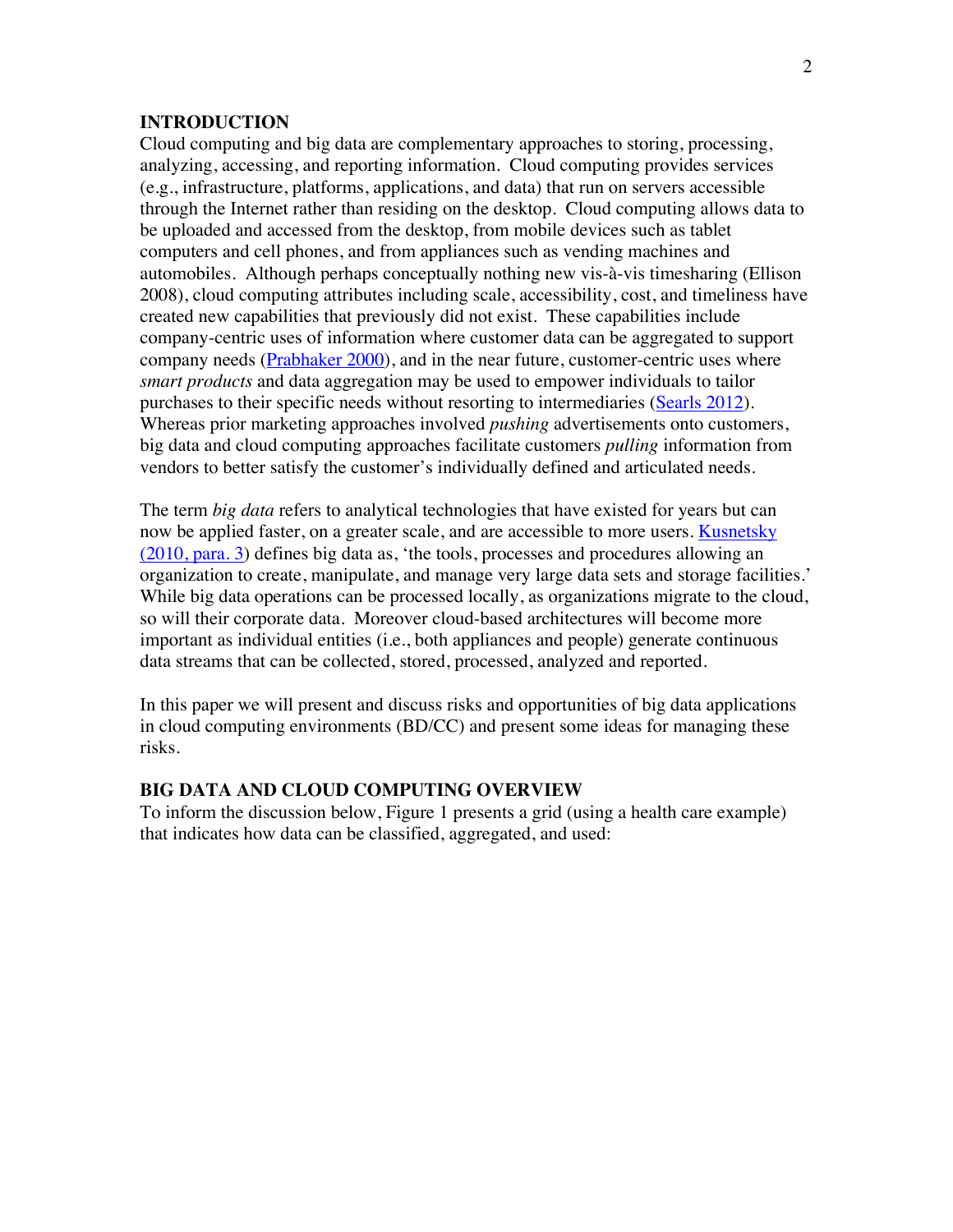|               |                  | <b>USES OF DATA</b>                                                                          |                                                                                                                |                                                                                                                            |
|---------------|------------------|----------------------------------------------------------------------------------------------|----------------------------------------------------------------------------------------------------------------|----------------------------------------------------------------------------------------------------------------------------|
|               |                  | <b>DESCRIBE</b>                                                                              | ANALYZE                                                                                                        | ACT                                                                                                                        |
| TYPES OF DATA | ELEMENTS<br>DATA | at 9 a.m. on Wednesd                                                                         | Patient A's Blood Press Time series of Patient<br>blood pressure                                               | Prescribe medication a<br>dosage level to treat<br>hypertension                                                            |
|               | AGGREGATES       | Histogram of current bl<br>pressure readings for 4<br>year old females                       | Correlation between 45<br>year old female blood<br>pressure readings and d<br>calories consumed                | Change budget for prop<br>eating habits informati<br>campaign                                                              |
|               | CLUSTERS         | Plot of average blood<br>pressure readings by a<br>group for males and fem<br>in the country | Regression analysis of<br>group health status v<br>caloric consumption wi<br>sex and age as "dumm<br>variables | Run simulation model t<br>predict change in grou<br>health status using vari<br>budget as health<br>intervention scenario: |

# FIGURE 1: TYPES AND USES OF DATA IN A HEALTH CARE CONTEXT

The three columns present three processes associated with information: Describing the information; analyzing the information to draw meaning from it; and using the analysis to change the underlying environment. For example, when a patient has back pain *descriptive* attributes are collected. Some of these attributes might include the patient's identity, age, weight, and blood pressure; a description of the back pain; the patient's description of events that might have caused the back pain; and medications currently taken.

*Analysis* questions use this descriptive and other historical information, coupled with the physician's knowledge of back pain and the patient, to arrive at a diagnosis and a proscribed treatment. Further methods of analysis might include using correlation and extrapolation methods to explore the relationship between the medicine and exercise prescribed and changes in health status. Furthermore, these methods can be used to support cost benefit analysis or to forecast improvements in the state of a patient's health using different combinations of medicine and exercise regimes.

Data generated from *Actions* might include a record of minutes spent each day performing exercises to combat back pain, a record of taking the prescribed medications, and perhaps in conjunction with future *descriptive* data, changes in health status. The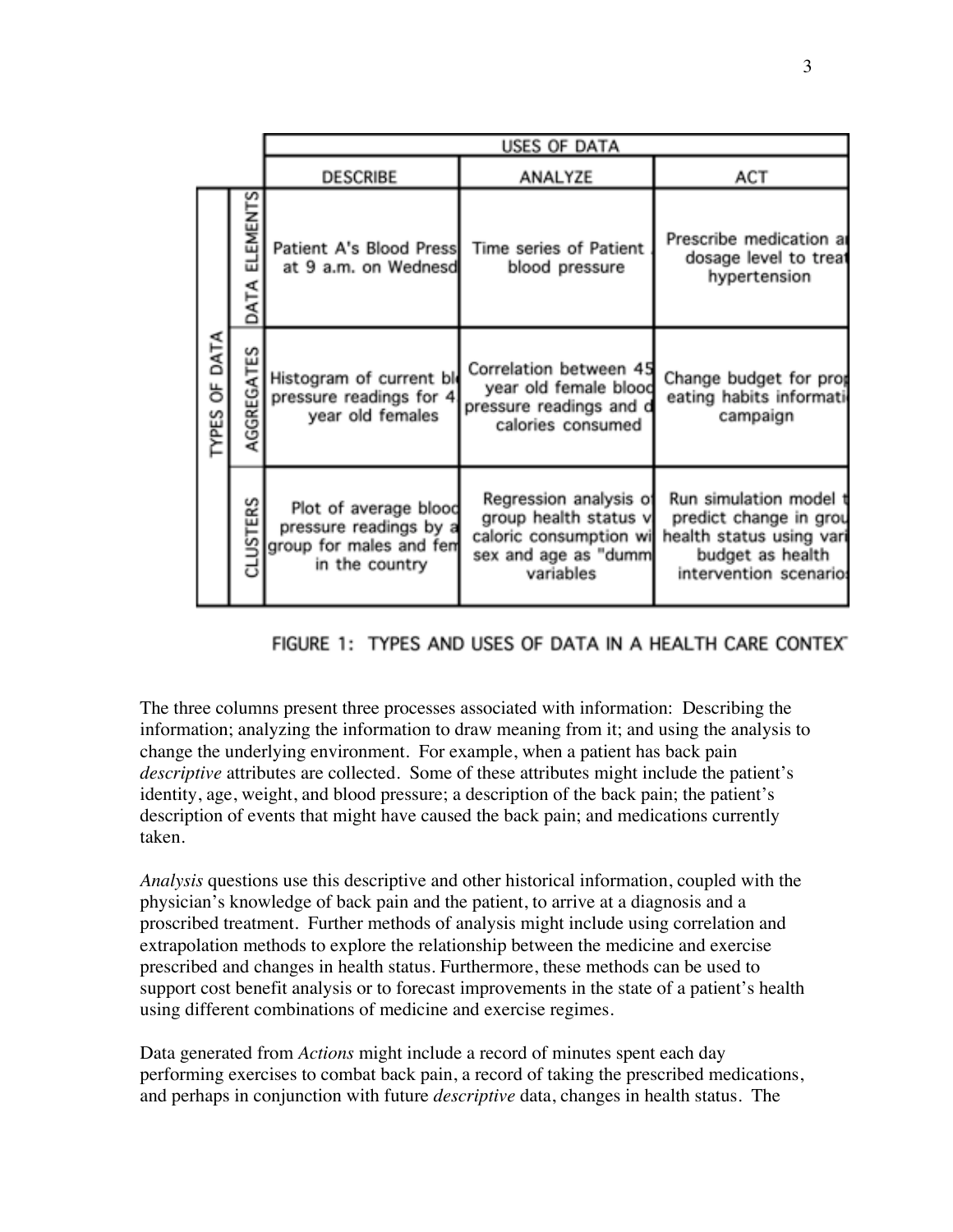above elements concern *one patient*. Similar examples would apply to hierarchical groups of patients that then can form *aggregates* of individuals and *clusters* of those aggregates, as defined by a subset of the attributes.

The data environment for this example existed well before the era of cloud computing and big data and arguably, even before the era of electronic computing. Patient X's data was stored in the physician's office, most likely in paper-based files. Although access to the data was immediate, the data was meaningful only after the files were properly updated. Not immediately available, or most likely ever available, was information about patients in other physician's offices at other geographic locations that could be analyzed in concert with patient X. These analytical operations were limited by the available computing capabilities of the hardware and software and how data was processed to meet volume, timeliness, cost, and data requirements. The inability to access, analyze, report, and act on this information constituted lost opportunity in terms of data management and decision-making.

Cloud computing environments allow users to employ many disparate data sets to ask and answer questions regarding data generated in many different geographic locations and temporal states. This allows users to ask and answer many questions that can lead to insights heretofore unknown. Before cloud computing only questions about patient X's back pain might be addressed. Cloud computing technologies and big data can use information about back pain for all patients throughout a country or even between countries to examine the effectiveness of policies and treatment regimes across wider patient cohorts. Data storage in the cloud not only creates the ability to answer the same questions faster and with more veracity, but also opens up the possibility to review and analyze information that was previously inaccessible. The results from the data analysis are constrained only by the ingenuity in applying analytical methods and cloud computing technologies.

### **Discussion of Big Data in Cloud Computing Environments**

In discussing big data pathologies Jacobs (2009) states that 'it is easier to get data in than out' (para. 19) and that the 'pathologies of big data are primarily those of analysis.' (para. 10) In the subsequent discussion he indicated that what makes big data *big* is the repeated observation over time and/or space, an attribute that favours cloud computing. Data may be generated in a network of millions or even billions of nodes. Data stored in the cloud can be analyzed and reported in the aggregate, or can be distributed back to the individual nodes themselves in a granular format. Regarding the latter option, McKendrick (2010) indicates that the centre of gravity in data management will continue to shift to end users, facilitated by downloadable apps, more intuitive search techniques and video game-like interfaces. This creates a scenario of end users both generating data to the cloud and processing data retrieved from the cloud. This creates many analytical possibilities and as we will see, risks.

Some factors facilitating the uses of big data in cloud environments include: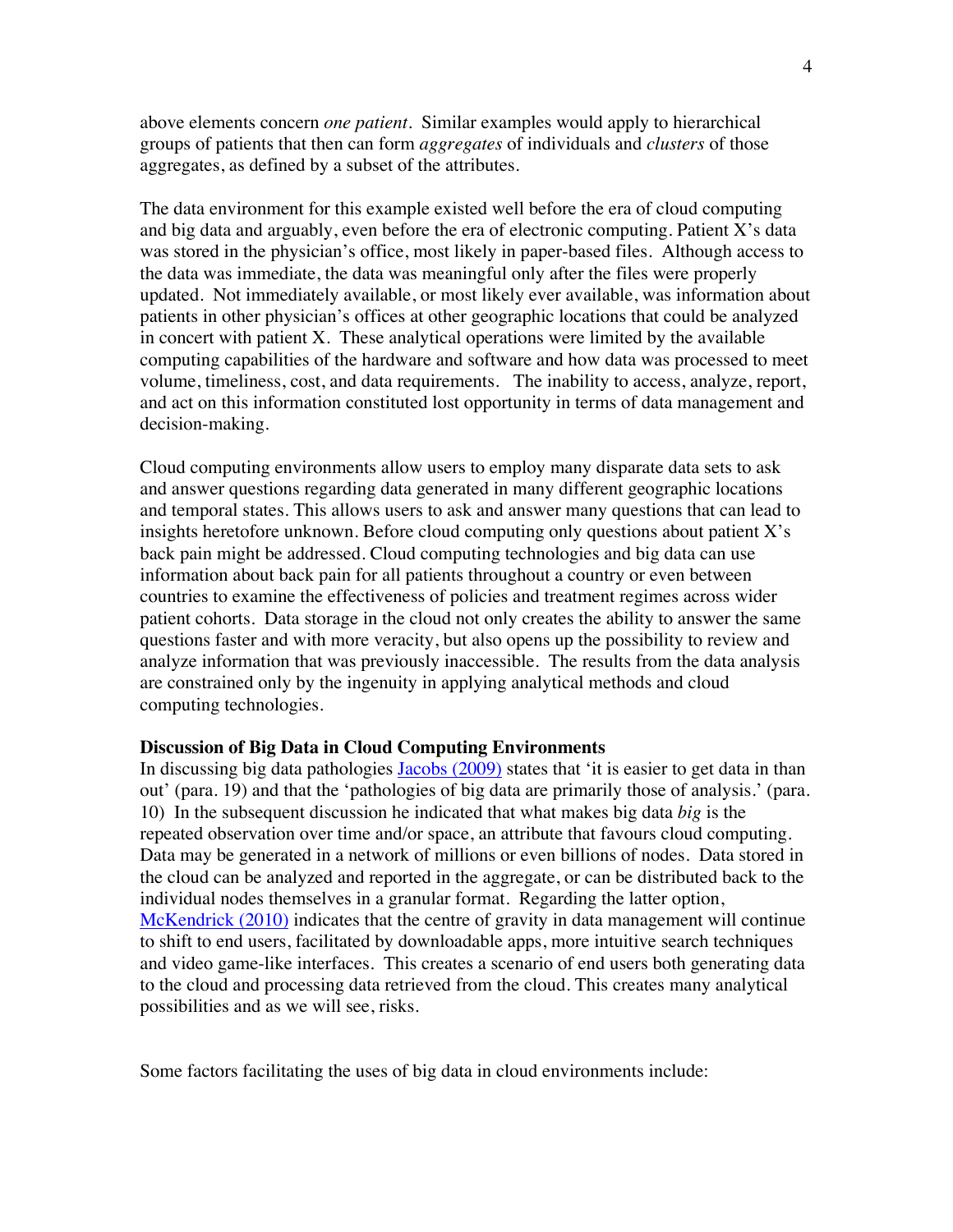1. *No upper limit on the amount of information stored*. Big data storage amounts now are in the petabytes  $(10^{15}$  bytes) rather than terabytes or gigabytes. Indeed, given historical growth, one can surmise in the future terms such as exabytes  $(10^{18}$  bytes), zettabytes ( $10^{21}$  bytes), and yottabytes ( $10^{24}$  bytes) eventually will enter the conversation. Rather than being restricted by the size of a single storage media, cloud users have the ability to increase scale by adding and connecting servers and other storage media through networking and telecommunications technologies.

*2. Ability to access, integrate and analyze data from multiple sources and databases whose owners are geographically and even temporally disbursed.* Scalability potential creates the capability to collect and analyze more granulated data. Examples of this include: individual Google searches; scientific data generated in experiments in particle physics and genomics; changes in location using connected smart phones and other GPS enabled devices; ongoing status of equipment and other devices such as cars, home appliances, and medical equipment; and aggregating in real time opinions such as those enunciated using social media like Twitter and Facebook. This capability creates new worlds of potential applications and also creates new risks.

3. *The elimination of intermediaries* – *owners and users of the data can be individuals, not only large organizations.* Until recently, intermediaries in data use were required on two fronts. First, large data centres stored data and staff served as gatekeepers regarding how data was collected, analyzed, and disseminated. This led to an organization-centric view of information. Second, models and software used to analyze and report data often required a level of sophistication and cost that inhibited democratization of information. BD/CC environments, while not intermediary free, provide more freedom for an individual user to generate, store, access, analyze, and use information.

4. *Immediate access to personalized results using distributed input and output mechanisms.* Eliminating intermediaries through standard evolutionary processes leads to more creative applications and new insights. Because of the granular capabilities inherent in big data, many of these applications and insights are personalized, which allows individuals to receive specific information tailored to specific needs. Tailored information in turn, leads to users asking more questions and demanding even faster and more granular answers. And so the cycle continues.

5. *The capability to change the paradigm from 'model and analysis' to 'correlation and extrapolation'.* Chris Anderson, editor of *Wired* magazine, hypothesizes *the end of hypotheses*. He argues that (Anderson 2008) 'faced with massive data, this approach to science — hypothesize, model, test — is becoming obsolete.' (para. 10) Instead, Anderson posits that correlation is enough. 'We can stop looking for models. We can analyze the data without hypotheses about what it might show. We can throw the numbers into the biggest computing clusters the world has ever seen and let statistical algorithms find patterns where science cannot.' (para. 13)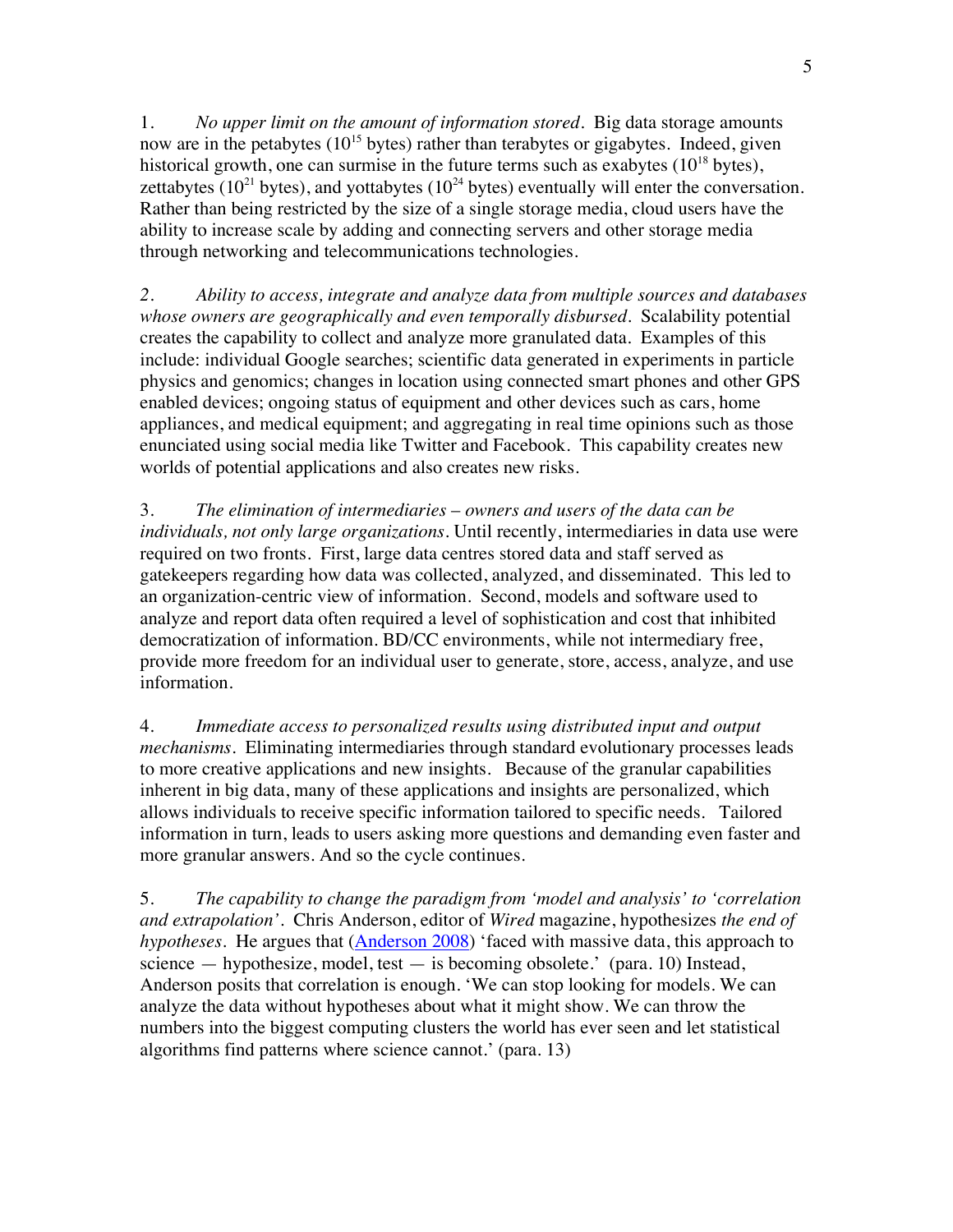While Anderson's views are not without detractors (Conway 2008, Morton 2008) large datasets when coupled with more powerful and accessible analytical methods can lead to democratization of information and also to new ways of creating and discovering information. One key new capability is that using correlation methods on large datasets, while recognizing that correlation does not imply causality, creates the capability to discover new, previously hidden insights.

### **OPPORTUNITIES FOR USING BIG DATA IN CLOUD COMPUTING**

We will discuss opportunities for big data in cloud computing environments in three categories that correspond to types of data given in Figure 1: Data elements; data aggregates; and clusters of data aggregates.

### **Data Elements**

Being able to capture and link existing data elements on larger, timelier, and more accessible scales creates new opportunities. On example of this is data captured by remote sensors. Bollier (2010, 3) points out regarding remote sensors, that 'remote sensors are generating new streams of digital data from telescopes, video cameras, traffic monitors, magnetic resonance imaging machines, and biological and chemical sensors monitoring the environment.' Personal data streams also may be generated by mobile phones, laptops, Websites, and mobile phone enabled GPS devices. A good example of aggregating data is discussed by Bryant *et al.* (2008) with regard to how Wal-Mart contracted with Hewlett Packard to store 4 petabytes of data in a data warehouse that encompass 267 million daily transactions made at 6000 stores, worldwide. Machine learning was then applied to this data to help Wal-Mart exercise various pricing and advertising strategies to better manage its inventories and supply chain. This example illustrates how one may not only describe the underlying entities of data sets but may also apply various analytical tools to analyze, correlate and extrapolate information to instigate future actions.

# **Aggregates**

Big data in cloud environments can help organizations describe, analyze, and act on data aggregates. Whereas an individual product (e.g., shampoo) might be analyzed by evaluating the effectiveness of an advertising campaign, so might aggregates of all beauty products be analyzed regarding how pricing differences and store placement affects sales. The promise of BD/CC is to create *new aggregates* that provide new information that may yield newer and richer insights.

Bollier (2011) reports several interesting examples of how aggregation, combined with analysis and visualization techniques, yields surprising new insights. Google Earth maps sampled 8510 cows in 308 herds around the world and discovered two thirds of them aligned their bodies with magnetic north in the Earth's magnetic field. A second big data Google example is the Google Flu Trends service, where by tracking flu-related search terms, the service identified possible flu outbreaks in Atlanta a week or two before actual flu cases are reported by the Center for Disease Control.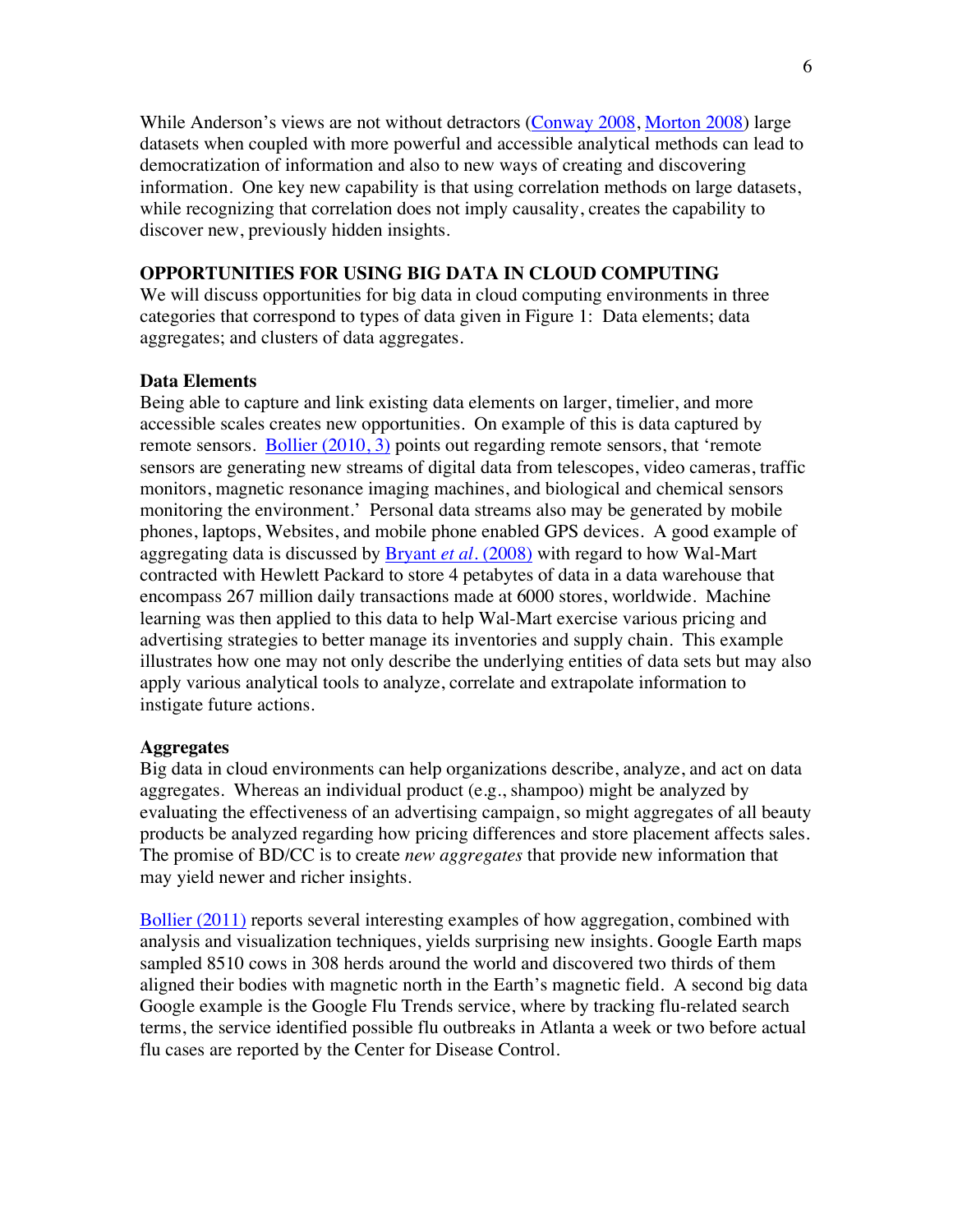These examples involve data elements that existed but either were unreported or if reported, neither aggregated nor analyzed. As Bollier points out, one of the benefits of big data in cloud environments is *right now* data. Hal Varian of Google has used the term *now casting,* using right now data coupled with analytical methods to create various innovative uses (Bollier 2010, 20). Google has many real time information streams but real time information also is available through monitoring of appliances, cell phones, cameras, and any other device that can report its attributes on an ongoing basis.

### **Clusters**

Clusters of aggregated information can be used to analyze and predict conditions for the clusters or their components. Several examples of how big data in cloud environments might be used for clusters appear with Chris Anderson's *Wired* article (Anderson 2008) where clusters of worldwide agricultural information are analyzed and used to forecast cluster conditions once this is disaggregated back to the individual field level.

Predicting airfare prices is a second example. Anderson (2008) discusses how Farecast (now incorporated in Bing) uses a prediction model to track information on 175 billion fares originating at 79 US airports. The database is used to forecast when airline prices are going to change and can be used to develop ticket-buying strategies such as the day of the week to purchase, the length of stay, etc.

# **RISKS OF USING BIG DATA IN CLOUD COMPUTING**

As we come to depend more on data, lack of access to that data becomes more costly; as we offload more decisions to analytical methods, improper use of these methods or inherent weaknesses in the methods may yield decisions that are wrong and costly. As more data can be integrated to help society, data can also be integrated in more harmful ways. Three obvious domains for BD/CC are: data sources, the cloud, and big data. These will be used to frame the discussion of BD/CC risks.

### **Data Sources**

Data source risks include data quality risks and risks relating to how the data is defined, stored, and generated prior to transmission to the cloud. These will be discussed in terms of data quality, data security, data privacy, and data integration.

*Data quality* may be defined in many dimensions and is tied to often evolving user requirements. Acceptable quality for one user might be unacceptable for another; acceptable quality in 2010 might be unacceptable in 2013. A corollary to poor data quality is the risk that arises from using this same poor data to draw conclusions and make decisions. Information used for stated purposes might also create unintended consequences that result in real losses.

Dimensions of data quality include (Miller 1996):

- 1. Relevance: Does the data address its user's needs?
- 2. Accuracy: Does the data reflect the underlying reality? Is the level of precision consistent with the user's demands?
- 3. Timeliness: Is the data current relative to user demands?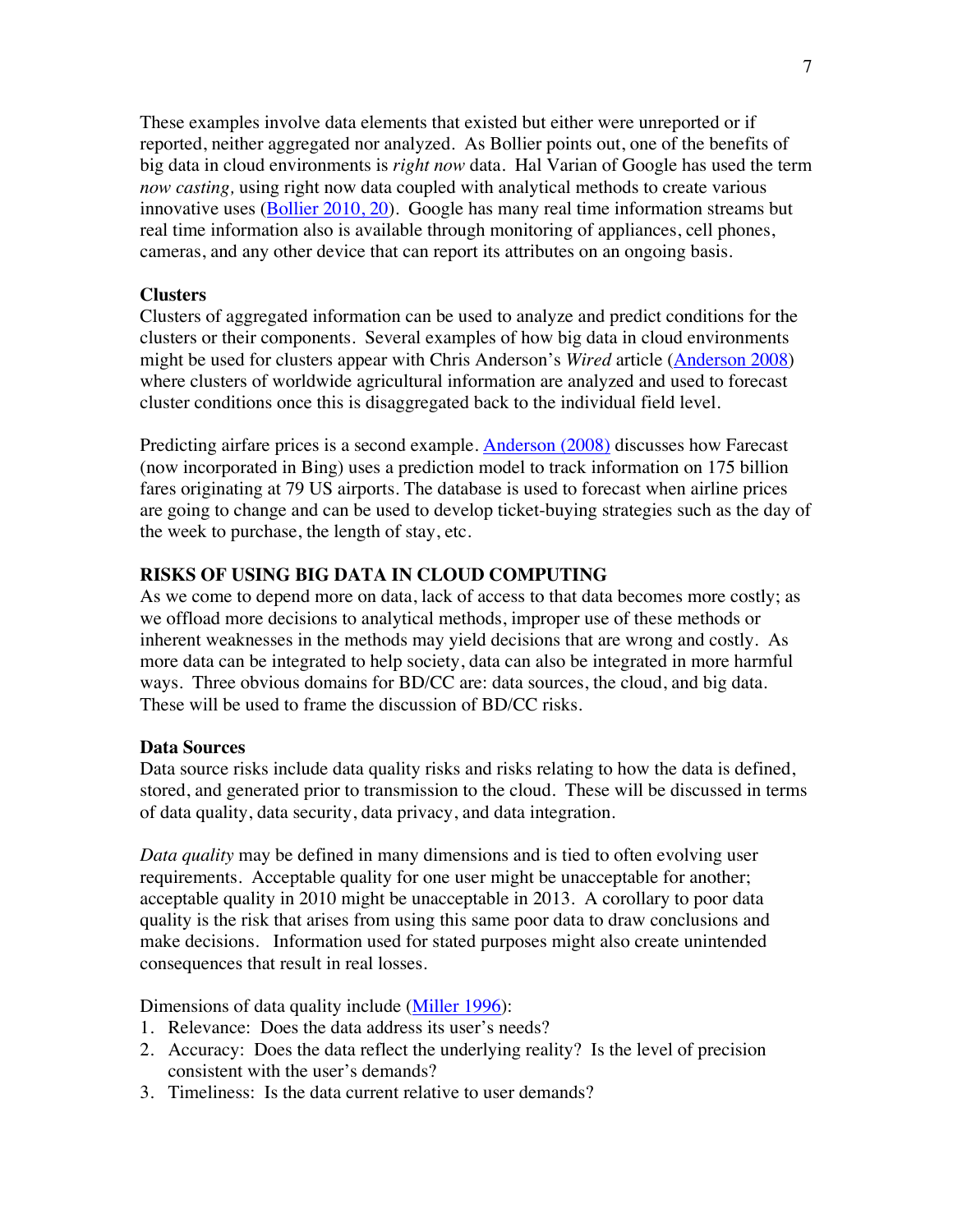- 4. Completeness: Does the level of completeness correspond with user demands? Data can be incomplete or even too complete!
- 5. Coherence: How well does the data *hang together*? Do irrelevant details, confusing measures or ambiguous format make it incoherent?
- 6. Format: How is the data presented to the user? Is the context appropriate?
- 7. Accessibility: Can the data be obtained when needed?
- 8. Compatibility: Is the data compatible in format and definition with other data with which it is being used?
- 9. Security: Is the data physically and logically secure?
- 10. Validity: Does the data satisfy appropriate standards related to other dimensions such as accuracy, timeliness, completeness and security?

Errors along one or more quality dimensions create problems for downstream users leading to risks similar to those encountered in current IT environments. In BD/CC environments several new data quality related risks appear. Data that is transferred to the cloud to be analyzed later may violate accuracy, timeliness, completeness, format, and accessibility quality dimensions. Some examples include real time status information about assets such as appliances and vehicles (Bughin 2010 refers to this as the 'internet of things'). Poor data quality casts a shadow on conclusions drawn from analysis, precludes analysis in the first place, and creates an environment with unintended consequences for users.

The *Economist* (Anonymous 2008) discusses such an environment concerning the U. S. legal system regarding the Completeness quality dimension. In a lawsuit concerning Horizon Blue Cross a client sued the insurance company over a claim for their anorexic daughter. The company asked to see all online postings, messages, etc. from the daughter's Facebook and MySpace pages. Beyond privacy issues (the daughter's lawyer objected on those grounds and lost), this example of e-discovery illustrates a *new normal*, i.e., the ability to review the equivalent of millions of paper pages. This increases the costs of the legal system and places certain populations (the less-wealthy) at a disadvantage. In the *Economist* article cited above, Justice Stephen Breyer of the U.S. Supreme court is quoted as saying, 'you're going to drive out of the litigation system a lot of people who ought to be there,' indicating that 'justice is determined by wealth, not be the merits of the case.' (para. 9)

*Data security* risks become magnified when data sources become ubiquitous. When data origination is distributed across personal devices such mobile phones, tablets, and appliances, data can be modified or stolen by direct access or apps containing computer viruses. Mobile device security often is less robust than in more controlled environments, which themselves have weaknesses.

Even in cloud computing environments, some data (including passwords) still resides on remote devices before being uploaded. Systems relying on this information can be compromised by denial of service attacks on the devices themselves. Such acts could become particularly costly in health care or transportation, where actions could physically affect users and cause financial losses or even deaths. Cell phone companies are aware of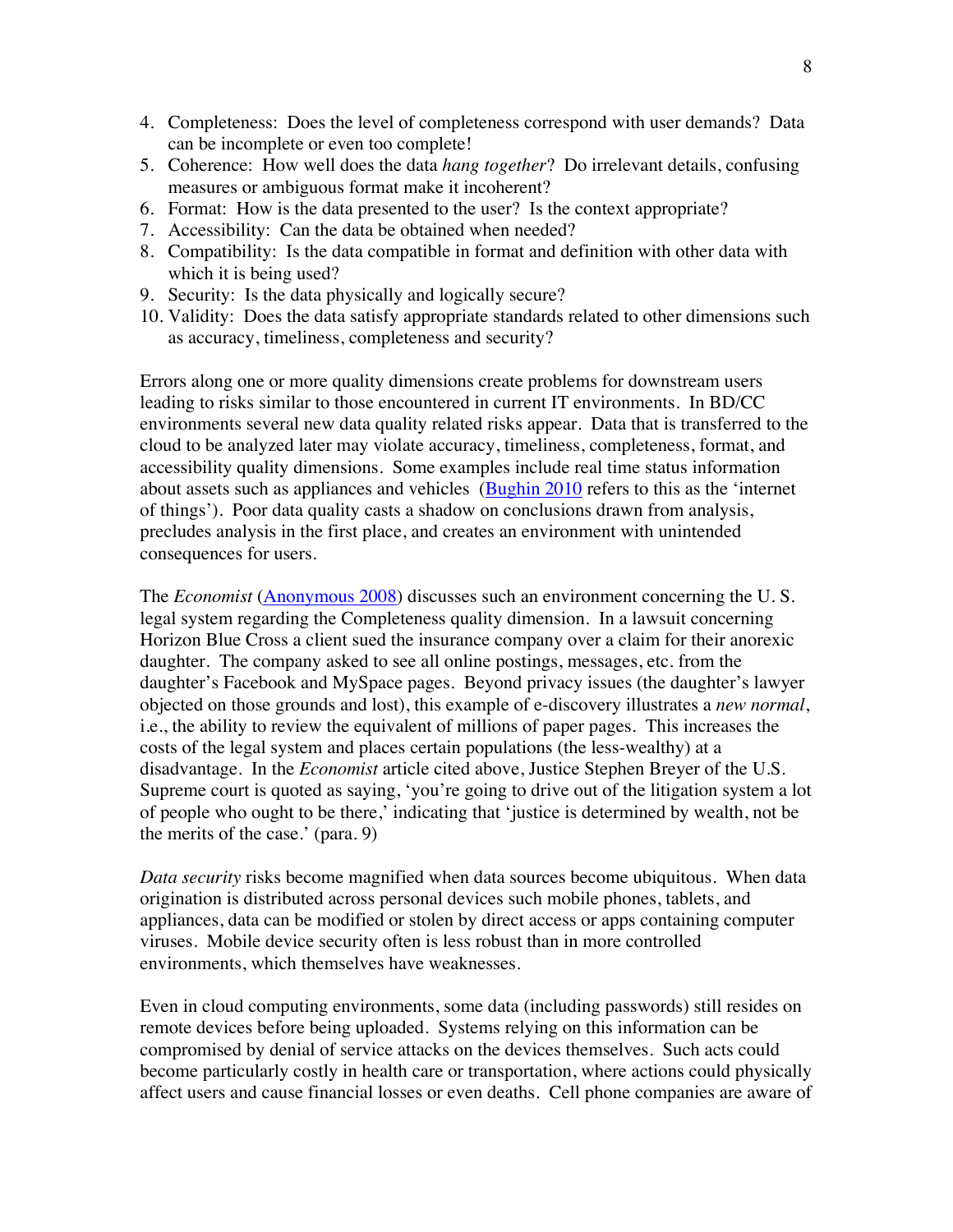the threat and are taking action to protect information currently stored on phones. Ante (2010) discusses an application for Android-based devices that facilitates physical security and blocks malicious apps. One area of concern is mobile banking operations where phones are used to access personal information located in the cloud for transactions. The immediate risk of intercepting data, e.g., unencrypted or poorly encrypted passwords or content, is obvious, as are risks from subsequent analysis of changed data resulting in compromised decisions.

*Data privacy* issues involve interlopers intercepting and disclosing data either stored on mobile devices or appliances, or while being uploaded to or from the cloud. Although privacy breaches are more severe when an entire cloud-based database is compromised, aggregates of individual and seemingly insignificant data elements also may lead to significant privacy disclosures. Weitzner et al. (2006) recognized this problem and proposed a technology infrastructure to increase accountability and transparency for information use on the Web. As an example of how data elements might be integrated, consider mobile phones equipped with GPS location tracking devices. Currently user location information from mobile phones can be used to facilitate location-based marketing efforts (Hopkins and Turner 2012). This same information also could be used to facilitate criminal activity. Using GPS enabled location-based technologies, intercepted transmissions or a rouge app (e.g., an application that is placed on a device that purports to do one thing while surreptitiously doing another) could collect and transmit information to a third party which, beyond violating privacy standards, could alert criminals that individuals are away from home (Europol 2011). One can conjure many scenarios where location information can be used for nefarious ends, for example, disclosing the location of investment banker working on a merger to support insider trading; aiding a criminal bent on kidnapping a business leader; or a enabling a terrorist plotting an assassination (see Brandon 2012 for a Website that can pinpoint a mobile phone user's location by entering a mobile phone number). Sensing devices are another example of how mobile phones and appliances can generate data to be used by BD/CC applications. Shilton (2009) discusses the potential for abuse of privacy in this setting. One suggestion is that software developers implement data-protection standards for collecting personal information from sensing technology. Such standards may be necessary because it will be harder for users to voluntarily adhere to good data security practices as computing power and data generation becomes distributed among a mass audience.

*Data Integration* is the final risk involving data sources. Compatibility is a dimension of the quality of individual data elements, and incompatibility among the data elements may preclude otherwise promising analysis opportunities, or lead to spurious results. Cafarella et al. (2011) discusses integrating data across multiple databases on the Web and the ensuing challenges. When data that does not conform to any standardized data design this poses significant problems for traditional data management techniques. As with the above discussion regarding privacy, data elements generated from usercontrolled devices adds more complexity to this problem. Table 1 summarizes Data Source Risks.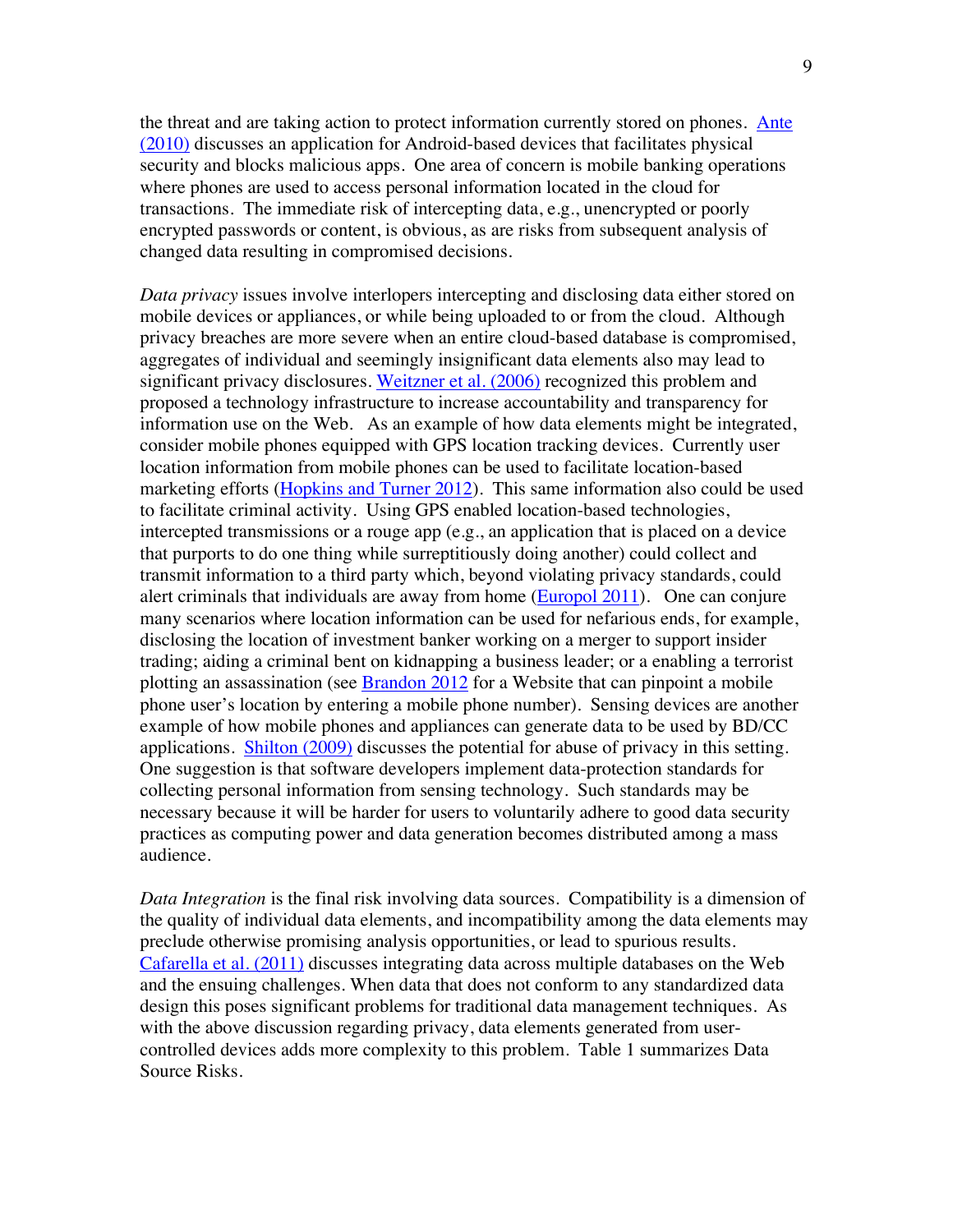# *Table 1: DATA SOURCE RISKS*

#### **Data Quality**

Fail to meet user requirements along specific data quality dimensions Cast shadow re: conclusions from subsequent data analysis Foster unintended consequences Data overload responding to information requests

#### **Data Security**

Allow direct access to devices containing data Facilitate access via apps or downloaded viruses Denial of service on devices (e.g., health care applications) Accessing online payment systems

#### **Data Privacy**

Releasing copied/stolen data on mobile devices or appliances Creating data aggregates that compromise privacy Using confidential information for financial gain Eavesdropping on sensing or mobile devices

#### **Data Integration**

Lost opportunities caused by incompatible data elements Spurious results caused by incompatible data elements Data management problems

### **The Cloud**

Many *data quality* risks in the cloud are similar to those discussed above. The difference is now the data resides in the cloud rather than on user equipment. Changes in data may occur through transmission from user to cloud, from cloud to user, or while in storage. Examples might affect quality dimensions such as accuracy, completeness, format, validity, timeliness, and accessibility. Intercepted data may be changed, erased, or copied. Modifying data in the cloud database could facilitate monetary crimes (e.g., using a mobile payment system); erased data could impact infrastructure control systems; and data that has been disclosed could compromise user privacy. Modified data would be particularly important for big data applications where large amounts of data from appliances are transferred up to the cloud, analyzed, and decisions for action are then sent back to the user appliances, such as traffic controls, or individuals administering medications.

*Data obsolescence* risk occurs when data in the cloud becomes stale. Applications such as mobile phone location systems that seek to pitch advertising messages to groups of customers based on their location and past purchase histories would be affected. Data redefinition occurs when data is redefined in a way that unintentionally affects data quality. Mullich (2011) quotes a Verizon executive as saying that enterprise level platforms that manage and synchronize data transmitted from the cloud to mobile devices will enable workers to access data 'when and where they want.' This creates challenges, especially when data once in sync becomes unsynchronized and creates a false picture of reality that distorts future actions.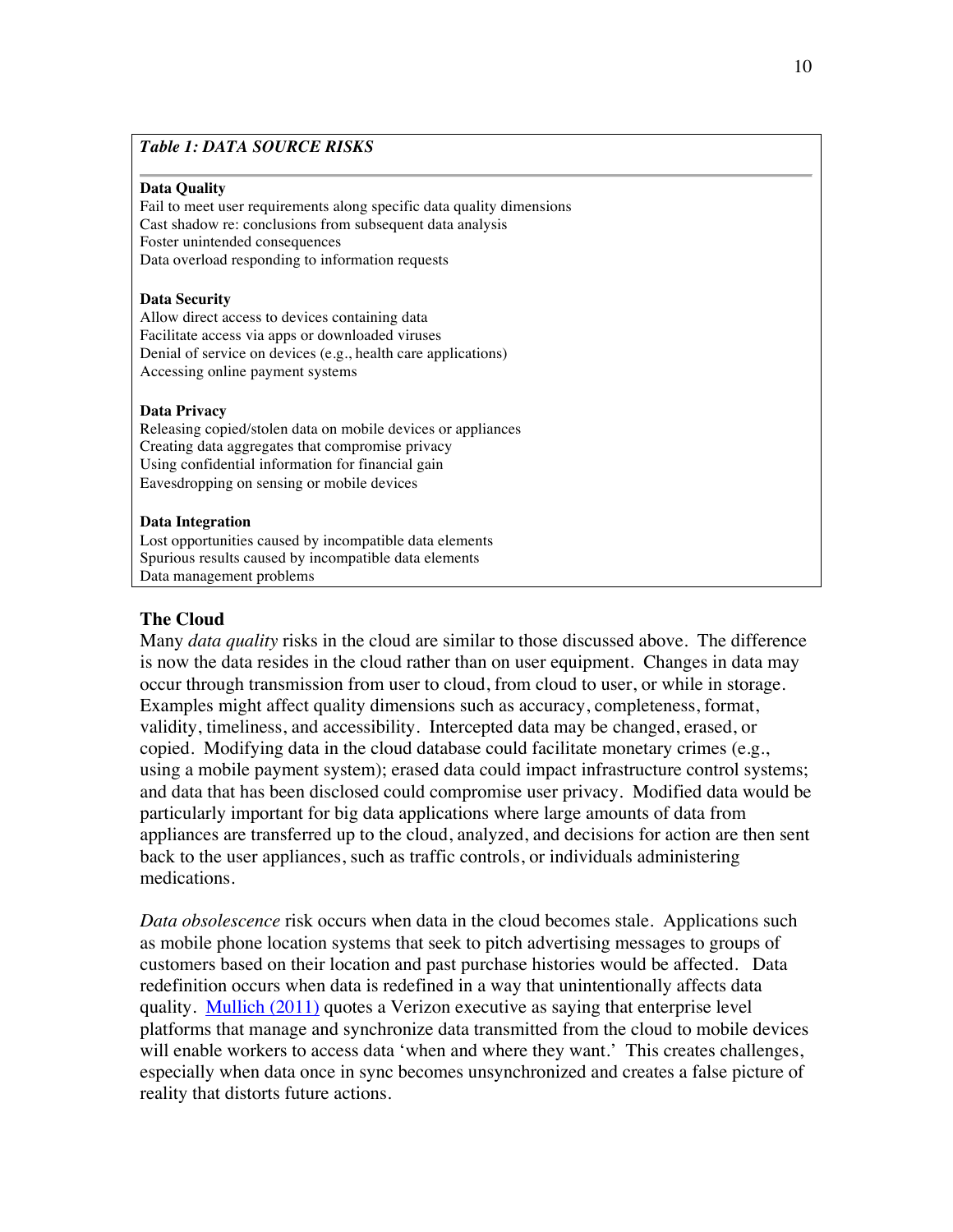*Data security* risks in the cloud appear in many media stories. In some cases the cloud arguably increases security. Cloud computing has enabled more robust solutions to the challenges of disaster recovery planning, with cost and accessibility advantages (Linthicum 2010). Backing up cloud data is more economical than replicating individual systems; when data from many firms are aggregated cloud architectures clearly provide security advantages. Centralization of information, however, creates two risks. First, either through a failure of the cloud servers or through the telecommunications systems linking cloud to customer, data may become unavailable bringing down a user organization. An example of this occurred when services provided by Amazon, a leading cloud vendor, were interrupted for two days affecting thousands of corporate customers (Lohr 2011). Events like this should motivate companies to rethink what applications are put on the cloud, especially those that are mission-critical. As BD/CC applications become more prevalent, and as companies have few alternatives other than migrating to the cloud, putting mission-critical applications on the cloud may no longer be a choice but a necessity, thus resulting in increased risk exposure.

A second risk stems from the ability to access cloud data, either by hacking into databases, intercepting telecommunications messages (as discussed above), or by sloppy vendor controls enabling one company to access a competitor's data in a cloud environment. Dodge (2011) maintains that the 'hacking in the cloud' risk is overblown. He is more concerned with denial of service risks, either intentional or unintentional. These risks are increasingly important as mission critical applications migrate to the cloud. Clayton (2011) discusses solutions that involve mixed applications, e.g., storing some locally and others on the cloud. Quoting one executive, Clayton says, 'Where the cloud becomes really interesting is with new things where you have the option of doing it on your own server in-house or going with the cloud. Then you're much more likely to move those to the cloud than traditional IT.' (para. 13) *New things* describe evolving big data applications and the challenges to control risk. Another risk is failure to properly coordinate cloud and locally stored applications.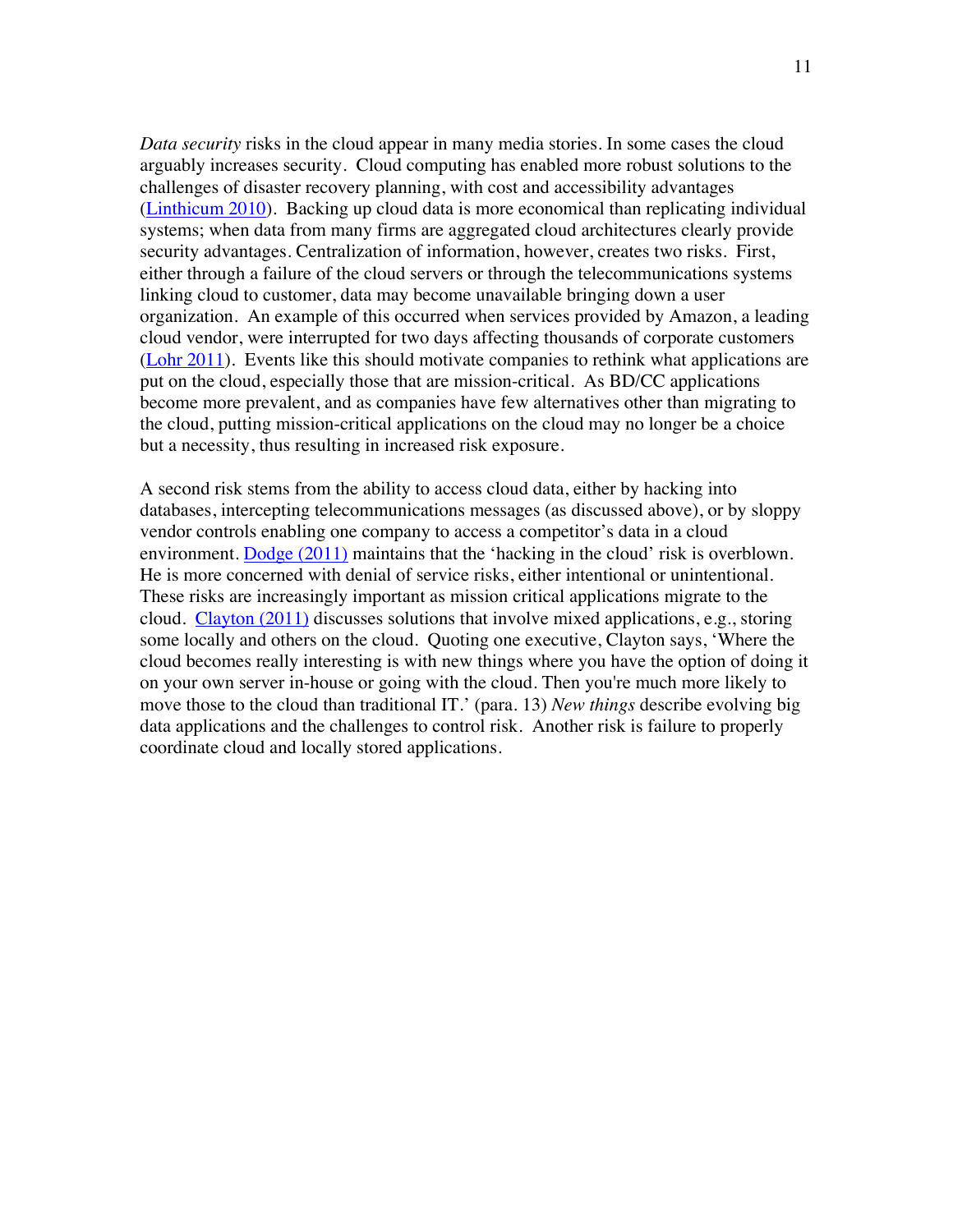*Data privacy* issues in the cloud result from information that is transmitted to the cloud from mobile devices or from other input channels, being hacked, stolen, or intercepted after being uploaded to the cloud. One concern for big data applications is privacy breaches for medical information. Big data applications can take many disparate data elements stored in the cloud and analyze them in ways that could present previously hidden individual profiles. These could affect employment, insurance, and psychological wellbeing. Osterhaus (2010) discusses these risks and concludes that the need for privacy trumps the need for access, and that cloud vendors will need to ensure HIPAA regulations (in the U.S., the Health Insurance Portability and Accountability Act) are met. This conclusion could apply to all cloud privacy risks; there is no reason why privacy in the cloud need be less secure than privacy in traditional environments. Indeed, the cloud environment as compared to storage in paper files in physicians' offices arguably is inherently *more* secure. The new risk to be controlled is the big data related risk stemming from integration and processing of large amounts of medical data and personal data. These are challenges, not barriers, to cloud security.

*Data Integration* in cloud environments includes customer information regarding health profiles, financial profiles, location information, information from social networking databases, and integrating data from infrastructure appliances. With regard to big data and integration leading to personalization Bollier (2010, 23), quoting Kim Taipale, points out that, 'the benefits of personalization tend to accrue to businesses but the harms are inflicted on disbursed and unorganized individuals.' A second risk is integrating data in ways that seek to achieve an objective but because of poor data quality or incompatible databases, miss opportunities. Examples of this occur when the data elements one is seeking to integrate exist in different formats, adhere to different standards, or have different timeliness or accuracy attributes.

*Vendor risk* is the final cloud risk. Since vendors control the cloud environment, all of the risks discussed above relate to vendor operations. Two other specific vendor risks involve how the vendor conducts business and *if* the vendor is able to conduct business. How the vendor conducts business includes the vendor's policies for data security, disaster recovery planning, transaction authentication and many other details. Often vendor policies exceed those and are more secure than policies in non-cloud environments. There are cases, however, where vendor policies and procedures are less robust than a client's. Currently, if the client is aware of vendor deficiencies, the client can process the application locally. This may be impossible for BD/CC applications. If a client uses a private cloud for critical applications and a public cloud for others, another risk surfaces: Blending public and private clouds. One solution is developing security infrastructures spanning both environments (Scheier 2009). Clayton (2011) discusses these along with the importance of vendors' understanding corporate and industry policies and regulatory requirements. The cloud environment is inherently harder to customize to each organization and regulatory policy violations may be more likely, especially when processing big data.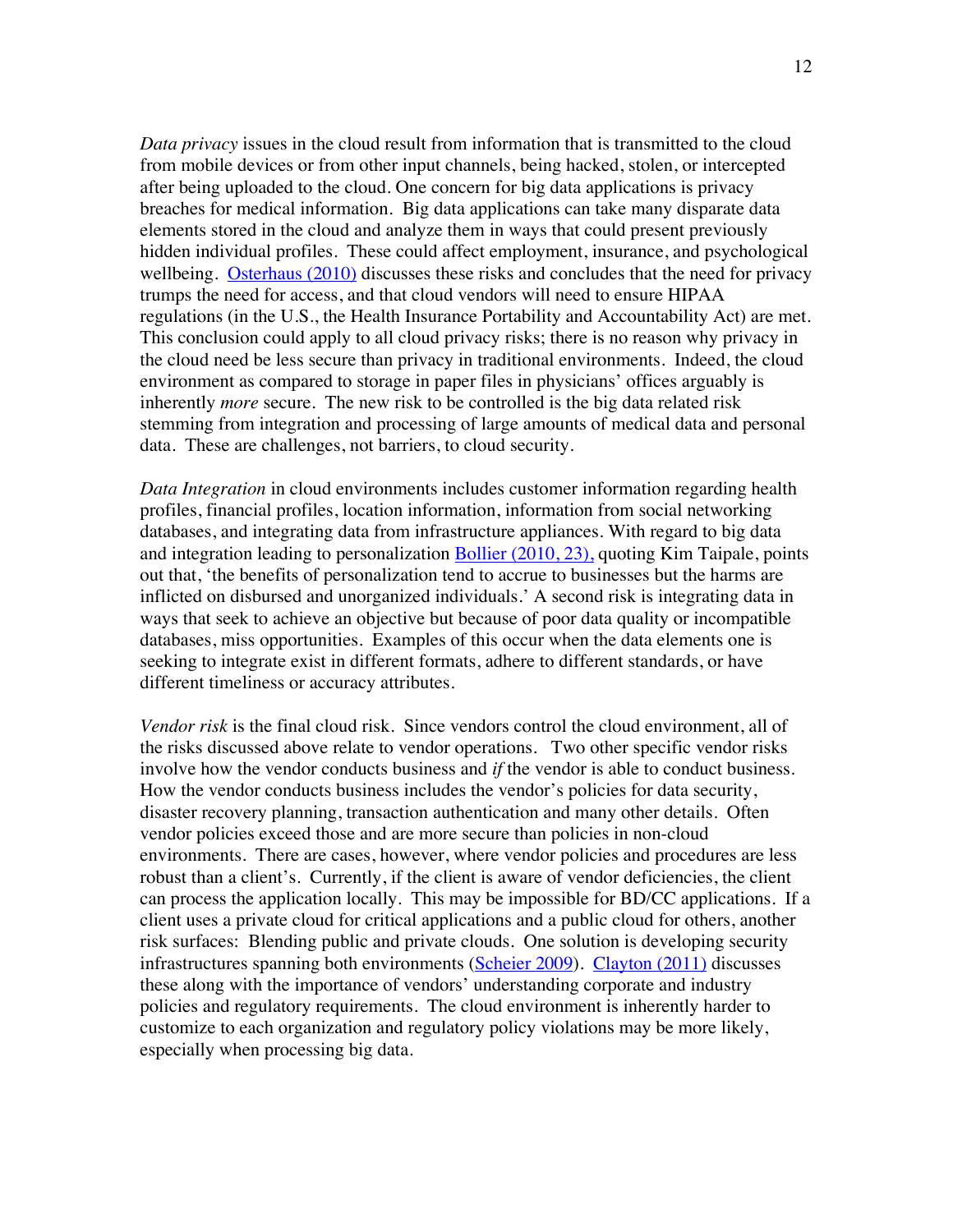A final and more immediate vendor risk is the possibility that the vendor goes out of business. While this is less likely for vendors such as Amazon, Apple, and Google, smaller cloud vendors are now in the marketplace and may be more likely to exit the market. Organizations are vulnerable when they entrust their business operations to such a vendor. Managing this risk is not unlike vendor risk management procedures for entrusting mission-critical software development and operations to smaller vendors, or outsourcing mission critical operations. If customers view this form of vendor risk as unacceptable, larger vendors may crowd smaller cloud vendors out of the marketplace.

Table 2 summarizes Cloud Computing Risks.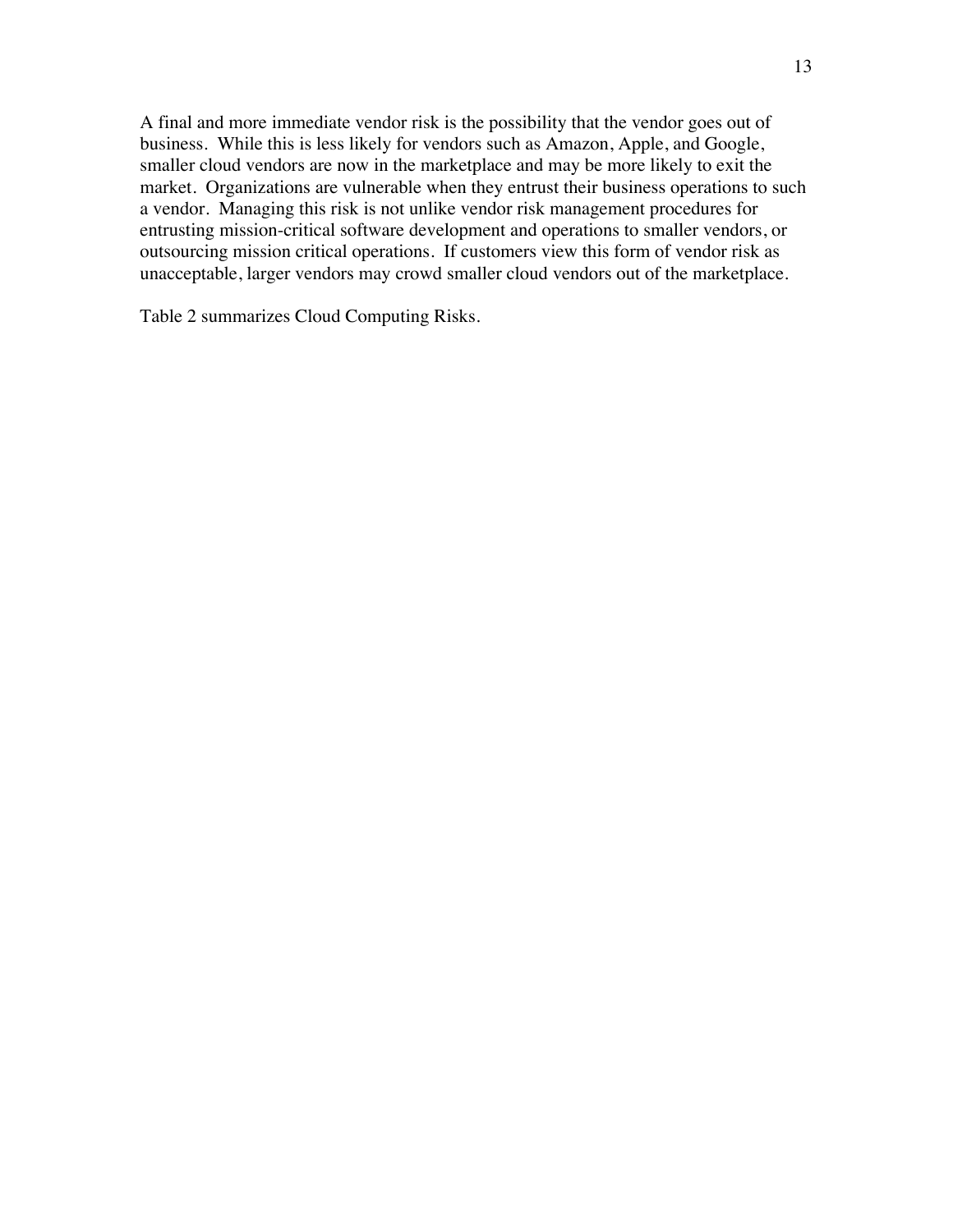# *Table 2: CLOUD COMPUTING RISKS*

#### **Data Quality**

Transmission and storage breaches reducing data quality Modifying data used for actions (financial, traffic signals, medication doses) Lost marketing opportunities Challenges in synchronizing data

#### **Data Security**

More robust disaster recovery plans reduce risk Inaccessibility to the cloud Increased access risk for mission critical systems Hackers gaining cloud access Denial or service attacks Failure to coordinate cloud and local applications

#### **Data Privacy**

Releasing copied/stolen data (financial, medical) Violating government or industry privacy regulations Increased legal exposure

#### **Data Integration**

Lost opportunities caused by incompatible databases in cloud Spurious results caused by incompatible databases in cloud Data management problems

#### **Vendor Risk**

Poor vendor management of information-based risk Lax vendor policies and procedures re: data Problems blending vendor and client applications Vendors who are unaware of regulatory requirements or industry policies Vendors going out of business

### **Big Data**

How information is collected, processed, reported, and acted on in a way that it adds value to its customer and does not adversely affect other information stakeholders is a BD/CC risk (for more on who owns customer information, see Hagel et al*.* 1994, Harison 2010, and Prabhaker 2000). For well-defined problems risks of big data involve dimensions that can be categorized under data quality, security, privacy, and integration, as discussed above. For example, a power company using big data to collect data from sensors on electrical devices to turn some of the devices off to optimize its electrical grid, is using big data to do something new but not something different in kind from using mathematical methods to optimize operational networks, something done for decades. In these situations the unique big data risk is being able to work faster and work on a larger scale. Using a sport analogy, the risk is similar to that faced by an amateur who, when promoted to play against professionals, realizes that the game now is faster, more complex, and more challenging.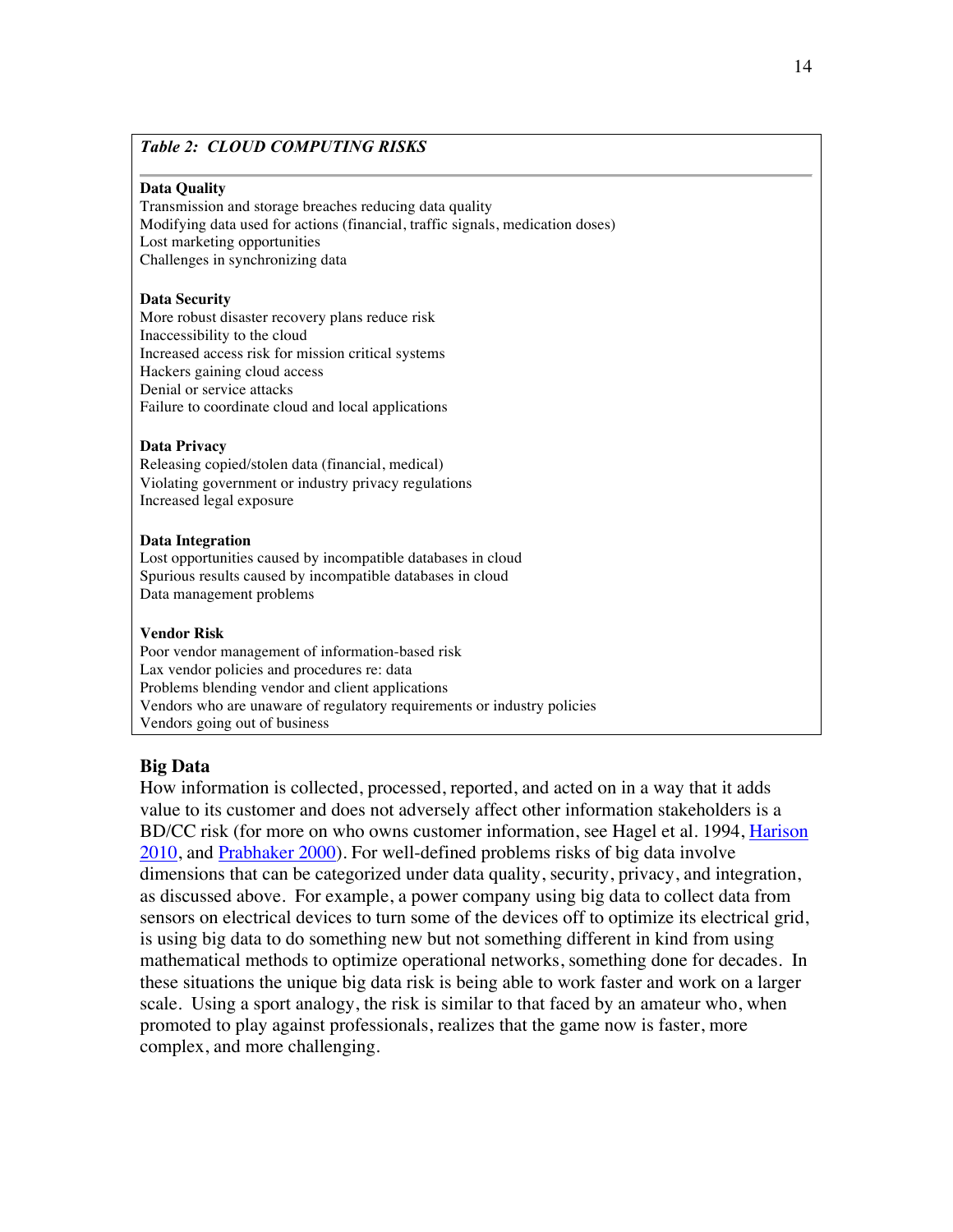When analytical methods are used in new ways the challenges and risks increase. One example is using big data to make inferences in situations where in the past, making databased inferences was impractical (such as using correlations to extrapolate). While correlation analysis is a standard analytical technique, using it for new applications on a large scale may become problematic. Bollier (2010) quotes a classic *Wall Street Journal* article, 'My TIVO Thinks I'm Gay' where, based on the author's viewing habits, the system kept recommending gay-themed films. To remedy this, the customer began viewing war movies, and the system responded by recommending documentaries about the Third Reich! While these examples may be comical, one sees the risk of using BD/CC for categorizing tastes or other personal attributes. There is certainly a risk for privacy and if actions are taken, even in non-human environments, may create liabilities and risks of doing the wrong thing.

This leads to perhaps the most fundamental big data risk, which is exacerbated in cloud environments. The risk is not 'Are the results accurate?' but is 'Has big data addressed the right problem and if so, addressed it in the right way?' BD/CC relies heavily on integrating and analyzing massive amounts of data, and human intervention often is absent. The methodology *reports* what the data analysis indicates rather than is a methodology based on an underlying theory that *informs* data collection, analysis, and reporting. This risk is reflected in Anderson's (2008) article discussed above.

Big data applications often analyze information in a *near domain*, i.e., one in which the data is readily available. For example, when Google uses searches for flu symptoms to predict flu outbreaks (Guth 2008) the results are timelier than health reports from the U.S. Center for Disease Control (Bollier 2010). However, using Internet searches rather than a scientific model focuses on a related attribute (victim searches for information) rather than a root cause. A risk of rampant use of big data to develop inferential relationships in cloud environments, while appealing because the nexus of the availability of large amounts of data and processing power to generate seemingly useful results, is that users may think something is true based on past history even though future data may indicate otherwise. Over reliance on history creates the potential for mischaracterization of data, violations of privacy, poor decisions, and solving the wrong problems in a way failed generals fight the last war. Over reliance on history also risks repeating the classic error of treating correlation as causation.

When human links, characterized by grounding analysis in theories are severed, technologies may run amok (Postman 1993). Moreover, modeling assumptions that disenfranchise certain groups, e.g., using credit-scoring models (Anonymous 2011), may be embedded in those technologies. W. Edwards Deming, a pioneer in the quality movement, held that (Deming 1994, 103), 'Without theory, experience has no meaning, and without theory, one has no questions to ask. Hence, without theory, there is no learning. Theory is a window into the world. Theory leads to prediction, and without theory, experience and examples teach nothing' Rampant use of correlations and other inferences obtained only from processing massive amounts of data without human intervention, and removed from any underlying theory, may lead to a data cycle of collect-analyze-act which may appear valid, but which in fact is seriously flawed.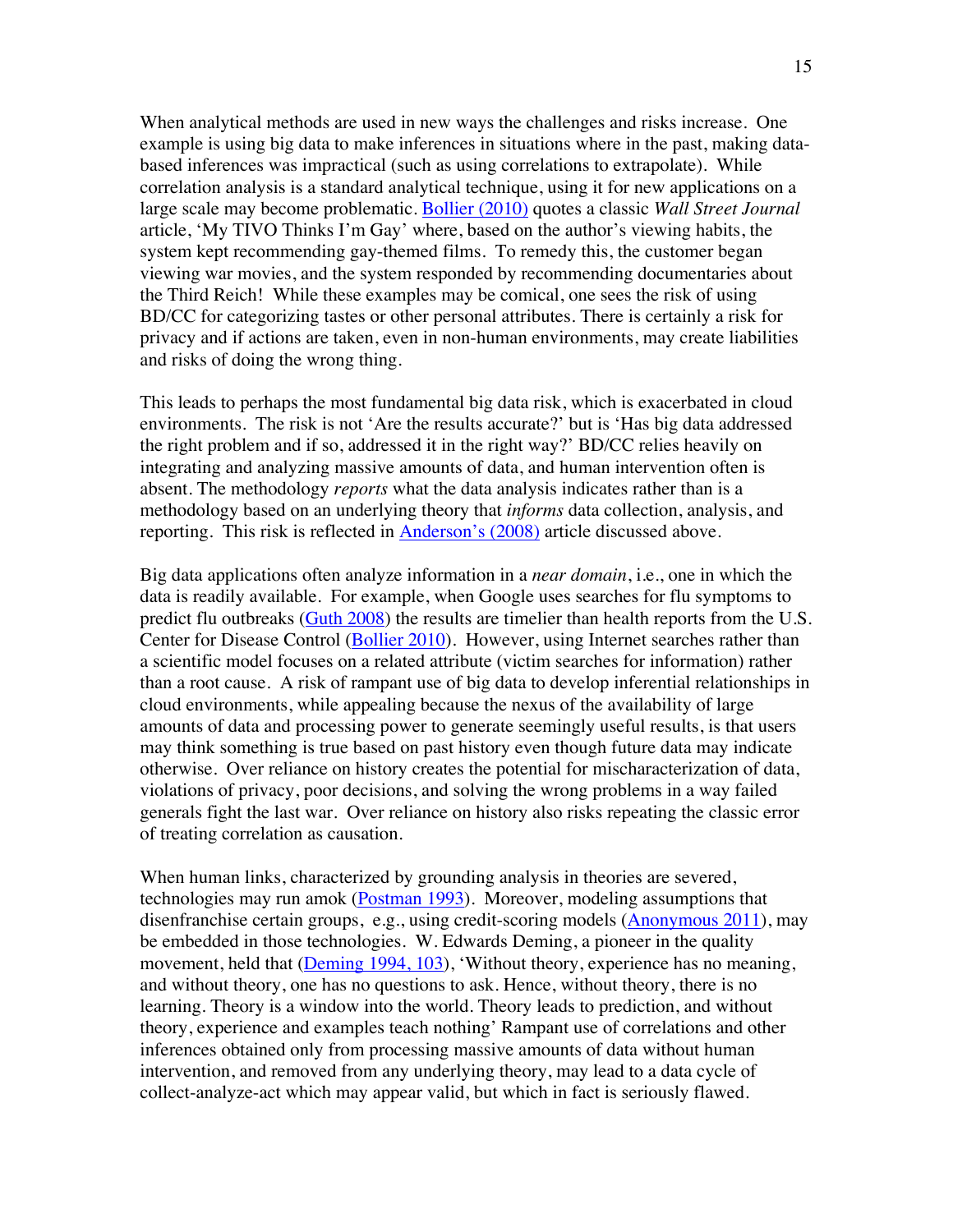Table 3 summarizes Big Data Risks.

# *Table 3: BIG DATA RISKS*

Fail to meet user requirements due to inability to process data Inappropriate use of analytical methods Applications that adversely affect stakeholders Uncertainty regarding who owns customer information Addressing the wrong problem Focusing on the "near domain" and ignoring the real problem Mischaracterizing data resulting in privacy violations Mischaracterizing data resulting poor decisions Disenfranchising groups by ignoring theory and over-relying on data

# **CONCLUSION**

BD/CC represents the confluence of two technologies that promise to create new capabilities for creating more value for customers and businesses at reduced costs. Its promise is hard to dismiss. Indeed, as BD/CC environments become commonplace, more and more success stories will lead to more and more applications. These applications will create a plethora of new products and marketing opportunities, which may fundamentally change the relationship between organizations and their customers.

Five steps, informed by Reinhold et al. (2011) may be used to manage big data risks in cloud computing environments. They are:

- 1. Implement a process to continually review, assess, and understand BD/CC risks in an organization's local and global environments;
- 2. View the BD/CC risk management process and technology improvements strategically rather than tactically, and act accordingly;
- 3. Ensure all underlying data is consistent, well-defined, and understood by managers and other stakeholders;
- 4. Ensure data is of high quality along all relevant quality dimensions, and that data governance responsibilities are well-defined;
- 5. Continually invest in improvements in both cloud computing infrastructure and analytical big data capabilities, and ensure these capabilities are congruent with the strategic needs of point 1.

A key tenet of risk management is that risk can never be eliminated but once understood, can be managed. What is required is ongoing understanding of the evolving customer and technical environments, understanding of the evolving risk environment, and the commitment to categorize quantify and ensure that the risk exposure is consistent with the organization's underlying objectives. A final challenge for big data is while it is possible for organizations to manage their risk, who will manage the risk exposure of the individuals generating and using the data? Incentives should be created to make investing in risk management mutually beneficial both for those generating the data, those using the data, and all others profiting from it.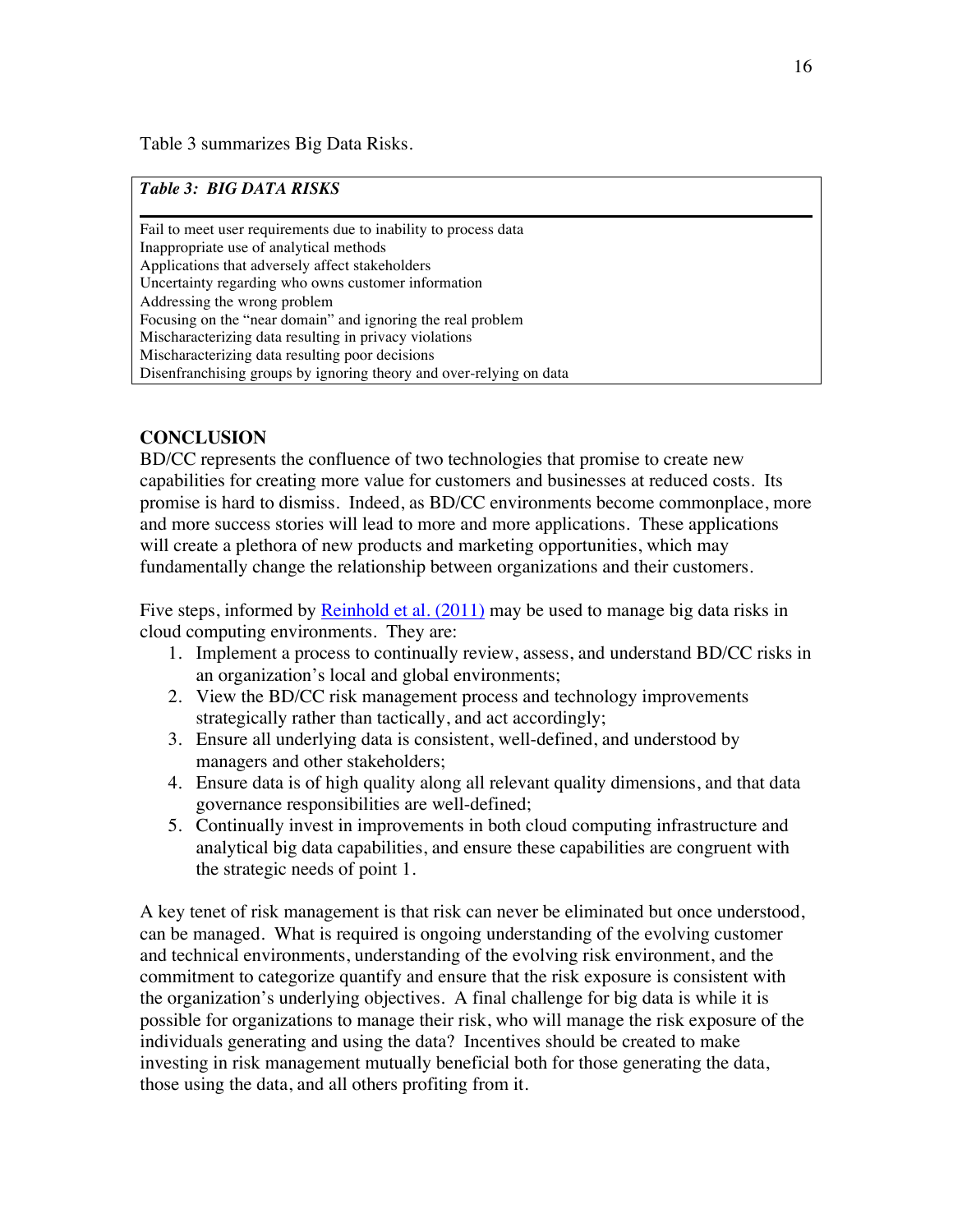### **About the Author**

Holmes E. Miller is Professor of Business in the Department of Accounting, Business, and Economics at Muhlenberg College in Allentown, Pennsylvania (USA). He has a Ph.D. in Management Science from Northwestern University in Evanston, Illinois. Prior to coming to Muhlenberg he taught at Rensselaer Polytechnic Institute in Troy, New York and worked in the chemical and financial services industries. He can be reached at homiller@muhlenberg.edu.

# **Citations and References**

- Anderson, C. (2008). The end of theory: will the data deluge makes the scientific method obsolete?. *Wired*, (June 30), Retrieved 1 November 2012 from http://www.wired.com/science/discoveries/magazine/16-07/pb\_theory
- Anonymous (2008). The big data dump. *The Economist*, Retrieved 26 November 2012 from http://www.economist.com/node/12010377
- Anonymous (2011). Credit scoring. Electronic Privacy Information Centre, Retrieved 17 June 2012 from http://epic.org/privacy/creditscoring/
- Ante, S. (2010). Fortifying phones from attackers; AT&T hires PhDs for security lab; Verizon Wireless teams with start-up on data-security app. *Wall Street Journal* (Online). (Dec 23), Retrieved 1 November from 2012 from http://online.wsj.com/article/SB1000142405274870477460457603596044927240 4.html
- Bollier, D. (2010). The promise and peril of big data. *The Aspen Institute*, Retrieved 10 June 2012 from http://web.resourceshelf.com/go/resourceblog/57852
- Brandon, J. (2012). Website can find your exact location with your phone number. Retrieved 8 November 2012 from http://www.foxnews.com/tech/2012/02/05/website-can-find-with-your-phonenumber/#ixzz2AplRtG00
- Bryant, R., R. Katz, and E. Lazowska (2008); Big Data Computing: Creating revolutionary breakthroughs in commerce, science, and society. *Computing Community Consortium*. Retrieved 8 November 2012 from http://www.cra.org/ccc/initiatives.
- Bughin, J., M. Chui, and J. Manyika (2010). Clouds, big data and smart assets: ten techenabled business trends to watch. *McKinsey Quarterly*, **4**, 26-43.
- Cafarella, M., A. Halevy and J. Madhavan (2011). Structured data on the web. *Communications of the ACM*, **54**(2), 72-79.
- Clayton, N. (2011). Get of my cloud. *Wall Street Journal*, (February 15), Retrieved 8 November 2012 from http://online.wsj.com/article/SB1000142405274870473950457606782320202170 8.html.
- Conway, D. (2008), The hubris of 'The end of theory'. Retrieved 17 June 2012 from http://www.drewconway.com/zia/?p=209.
- Deming, W.E. (1994). The New Economics for Industry, Government, Education, 2nd Edition, MIT Centre for Advanced Educational Services: Cambridge, MA.
- Dodge, J. (2011). Is credit card hack damage to cloud reputation overblown? CIO, Retrieved 17 June 2012 from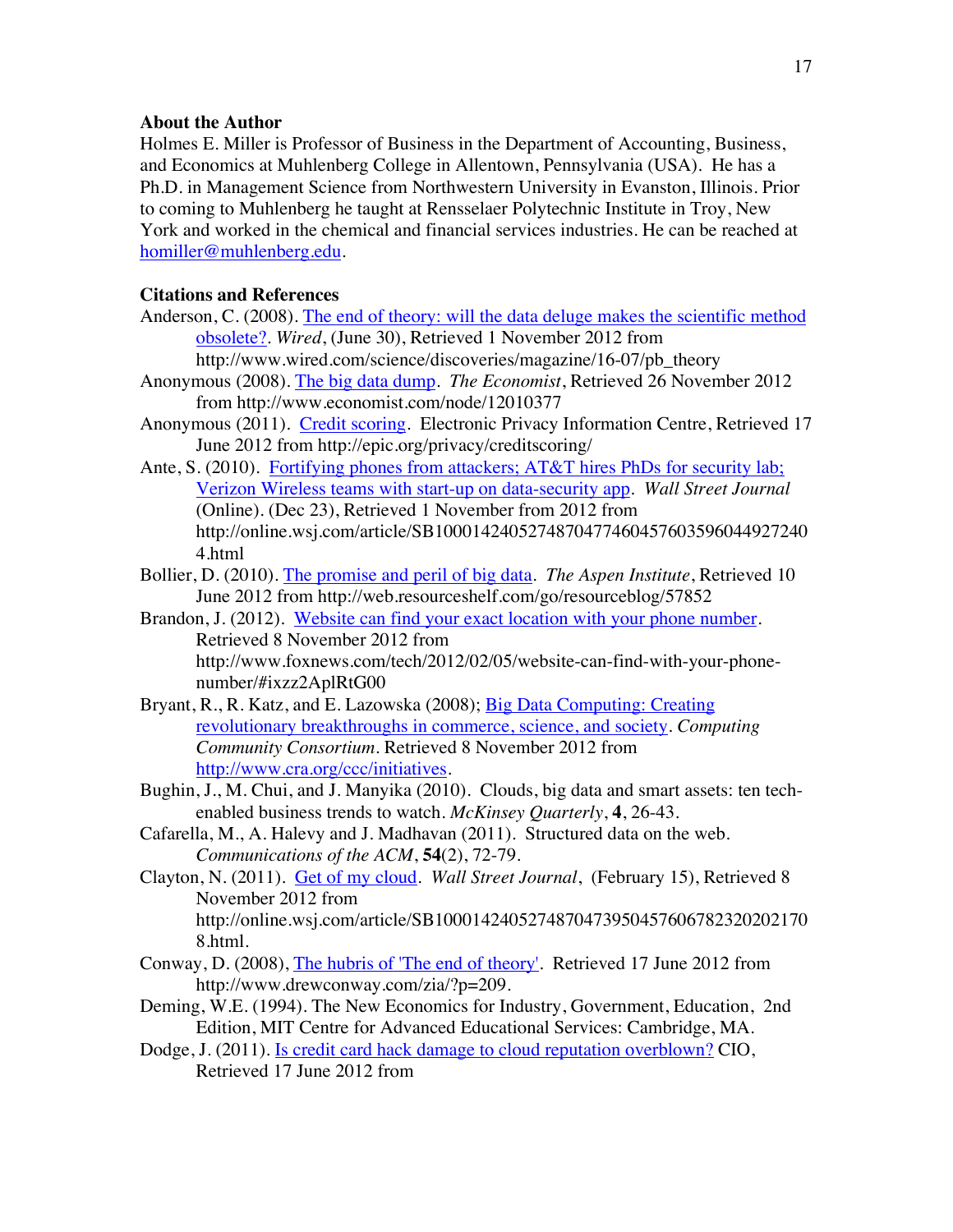http://www.enterprisecioforum.com/en/blogs/jdodge/credit-card-hack-damagecloud-reputation-overblown.

- Ellison, L. (2008). What the hell is cloud computing. Retrieved 5 June 2012 from http://www.youtube.com/watch?v=0FacYAI6DY0.
- Europol, (2011). Threat Assessment: Internet facilitated organized crime iOCTA Europol. Retrieved 8 November 2012 from https://www.europol.europa.eu/content/publication/iocta-threat-assessmentinternet-facilitated-organised-crime-1455
- Guth, R. (2008). Sniffly surfing: Google unveils flu-bug tracker. *Wall Street Journal - Eastern Edition*, **252** (114) D1, D16
- Hagel, J, and Lansing, J. (1994). Who owns the customer? *McKinsey Quarterly*, (4), 63-75,
- Harison, E. (2010). Who owns enterprise information? Data ownership rights in Europe and the U.S.. *Information & Management*, **47** (2), 102-108
- Hopkins, J. and Turner, J. (2012). Go Mobile: location-based marketing, apps, mobile optimized ad campaigns, 2d codes and other mobile strategies to grow your business. John Wiley & Sons.
- Jacobs, A. (2009). The pathologies of big data. *Communications of the ACM*, **52** (8), Retrieved 8 November 2012 from http://cacm.acm.org/magazines/2009/8/34493-the-pathologies- of-bigdata/fulltext,
- Kusnetsky, D. (2010). What is big data?. *ZDNet,* Retrieved 16 February 2012 from http://www.zdnet.com/blog/virtualization/what-is-big-data/1708
- Linthicum, D. (2010). Leveraging cloud computing for business continuity. *Disaster Recovery Journal*, **23** (3), 29-30.
- Lohr, S. (2011). Amazon's trouble raises cloud computing doubts. *New York Times*, (April 23), B1.
- McKendrick, J. (2010). Big Data for the year ahead: 10 predictions. Retrieved 17 December 2012 from http://www.zdnet.com/blog/service-oriented/big-data-forthe-year-ahead-10-predictions/6258
- Miller, H. (1996). The multiple dimensions of information quality, *Information Systems Management,* **13** (2), 79-82.
- Morton, O. (2008). The end of theory. *Edge*, Retrieved 1 November 2012 from http://www.edge.org/discourse/the\_end\_of\_theory.html
- Mullich, J. (2011). Mid-year IT trends: reassessing your IT game plan. *Wall Street Journal (Special Advertising Section),* (June 22); B4.
- Osterhaus, L. (2010). Cloud computing and health information. *University of Iowa*, Retrieved 22 June 2012 from http://ir.uiowa.edu/bsides/19/
- Postman, N. (1993). Technopoly: The surrender of culture of technology. Vintage Books: New York.
- Prabhaker, P. (2000); Who owns the online consumer? *Journal of Consumer Marketing*, **17** (2/3), 158-169
- Reinhold, B., J. Goherty, and D. Higgins (2011). Rethink risk, rethink technology. **103**  (4), *ABA Banking Journal*, 26-30